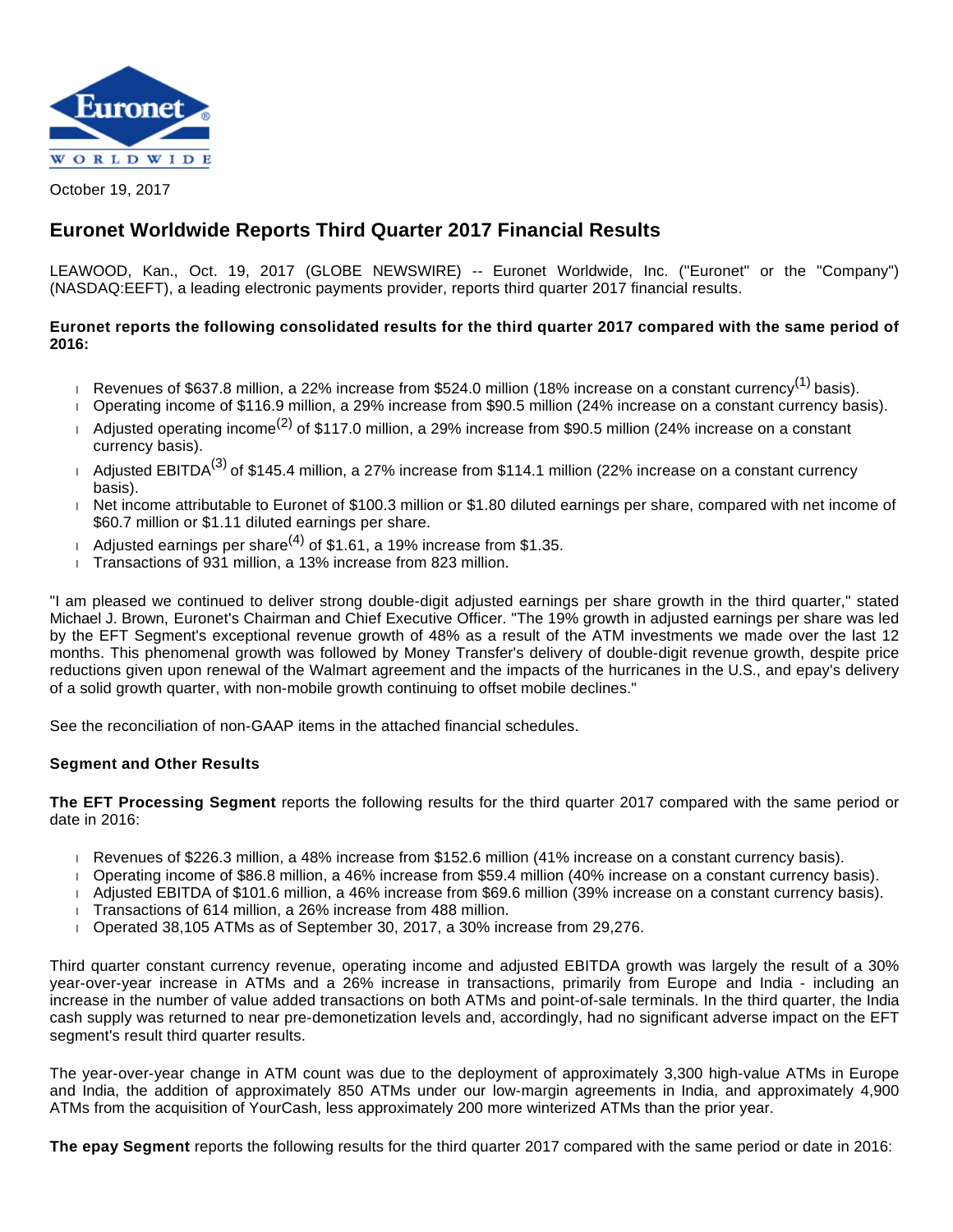- Revenues of \$184.2 million, a 10% increase from \$167.2 million (6% increase on a constant currency basis).
- Operating income of \$15.7 million, a 6% increase from \$14.8 million (1% increase on a constant currency basis).
- Adjusted EBITDA of \$18.2 million, a 4% increase from \$17.5 million (1% decrease on a constant currency basis).
- Transactions of 293 million, a 7% decrease from 314 million.
- Point-of-sale ("POS") terminals of approximately 673,000 as of September 30, 2017, a 4% increase from approximately 647,000.
- Retailer locations of approximately 306,000 as of September 30, 2017, a 1% increase from approximately 304,000.

epay constant currency revenue growth was primarily the result of increased sales of non-mobile products, partially offset by certain mobile transaction declines. Constant currency operating income and adjusted EBITDA were impacted by increased advertising and promotion expense.

The 7% transaction decline is largely the result of the loss of a high-volume, low-margin customer in the Middle East.

**The Money Transfer Segment** reports the following results for the third quarter 2017 compared with the same period or date in 2016:

- Revenues of \$228.1 million, an 11% increase from \$204.6 million (10% increase on a constant currency basis).
- Operating income of \$24.3 million, a 4% decrease from \$25.2 million (6% decrease on a constant currency basis).
- Adjusted EBITDA of \$31.7 million, a 2% decrease from \$32.4 million (4% decrease on a constant currency basis).
- Total transactions of 23.9 million, a 12% increase from 21.3 million.
- Network locations of approximately 332,000 as of September 30, 2017, a 6% increase from approximately 314,000.

The double-digit constant currency revenue increase was driven by growth across most sectors of the Ria and HiFX businesses coupled with the conversion of the XE international payments business to the HiFX platform. The money transfer results were adversely impacted by the price reduction included in the renewal of the Walmart agreement signed in April 2017, the hurricanes in Texas, Florida and Puerto Rico, a non-recurring cost adjustment on one currency, as well as certain investments, principally in India, to further expand the Ria network. Excluding these items, constant currency operating income would have grown at approximately 13%.

Third quarter money transfers grew 13% and non-transfer transactions, such as currency exchange and check cashing, grew 4%, resulting in total transaction growth of 12%.

**Corporate and Other** reports \$9.9 million of expense for the third quarter 2017 compared with \$8.9 million for the third quarter 2016. Costs related to the proposed MoneyGram transaction were approximately \$0.1 million for the third quarter and are excluded from consolidated adjusted operating income.

## **Balance Sheet and Financial Position**

Unrestricted cash on hand was \$1,062.2 million as of September 30, 2017, compared to \$1,065.3 million as of June 30, 2017. Cash generated from operations was offset by revolver repayments and settlement timing in the business.

Total indebtedness was \$744.0 million as of September 30, 2017, compared to \$869.4 million as of June 30, 2017. Debt decreased as a result of revolver repayments due to lower seasonal ATM cash requirements.

To the extent that the Company's share price continues to appreciate, the Company will continue to see share dilution from the convertible bonds. Diluted weighted average shares outstanding for the earnings per share and adjusted earnings per share for the three months ended September 30, 2017, included approximately 1.3 million equivalent shares related to the Company's convertible bonds outstanding as the result of the market value of Euronet Worldwide shares exceeding the conversion price of \$72.18 for the convertible bonds.

#### **Guidance**

The Company currently expects adjusted earnings per share for the fourth quarter 2017, assuming foreign currency exchange rates remain stable through the end of the quarter, to be approximately \$1.12.

#### **Non-GAAP Measures**

In addition to the results presented in accordance with U.S. GAAP, the Company presents non-GAAP financial measures, such as constant currency financial measures, adjusted operating income, adjusted EBITDA and adjusted earnings per share. These measures should be used in addition to, and not a substitute for, revenues, net income, operating income and earnings per share computed in accordance with U.S. GAAP. We believe that these non-GAAP measures provide useful information to investors regarding the Company's performance and overall results of operations. These non-GAAP measures are also an integral part of the Company's internal reporting and performance assessment for executives and senior management. The non-GAAP measures used by the Company may not be comparable to similarly titled non-GAAP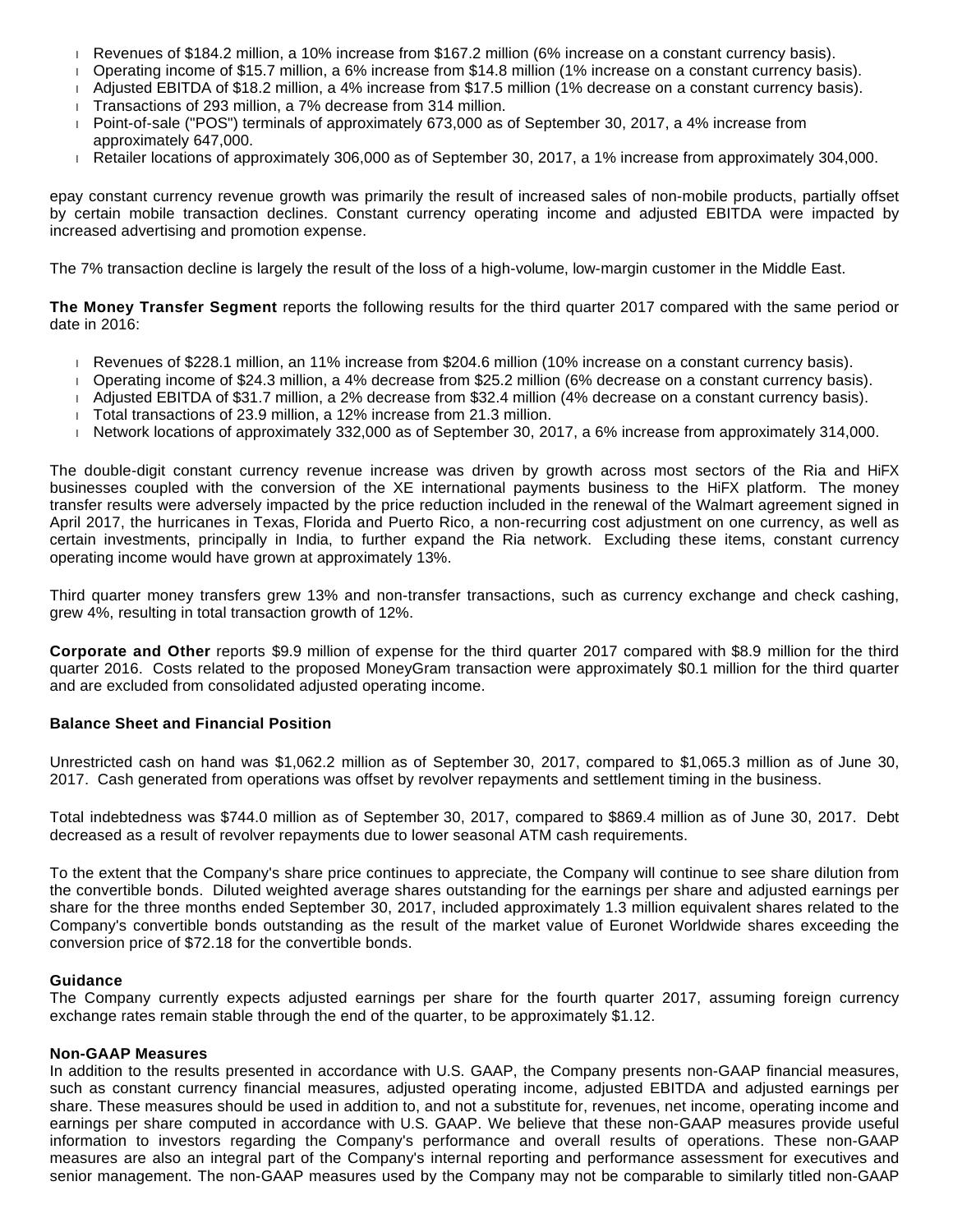measures used by other companies. The attached schedules provide a full reconciliation of these non-GAAP financial measures to their most directly comparable U.S. GAAP financial measure.

The Company does not provide a reconciliation of its forward-looking non-GAAP measures to GAAP due to the inherent difficulty in forecasting and quantifying certain amounts that are necessary for GAAP and the related GAAP to non-GAAP reconciliation, including adjustments that would be necessary for currency exchange rate fluctuations and other charges reflected in the Company's reconciliation of historic numbers, the amount of which, based on historical experience, could be significant.

(1) Constant currency financial measures are computed as if foreign currency exchange rates did not change from the prior period. This information is provided to illustrate the impact of changes in foreign currency exchange rates on the Company's results when compared to the prior period.

<sup>(2)</sup>Adjusted operating income is defined as operating income excluding expenses related to the potential MoneyGram acquisition.

<sup>(3)</sup>Adiusted EBITDA is defined as net income excluding interest, income tax expense, depreciation, amortization, sharebased compensation, expenses related to the potential MoneyGram acquisition, impairment charges and other nonoperating or non-recurring items that are considered expenses or income under U.S. GAAP. Adjusted EBITDA represents a performance measure and is not intended to represent a liquidity measure.

 $(4)$  Adiusted earnings per share is defined as diluted U.S. GAAP earnings per share excluding, to the extent incurred in the period, the tax-effected impacts of: a) foreign currency exchange gains or losses, b) goodwill and intangible asset impairment charges, c) gains or losses from the early retirement of debt, d) share-based compensation, e) acquired intangible asset amortization, f) expenses related to the potential MoneyGram acquisition, g) non-cash interest expense, h) non-cash income tax expense, and i) other non-operating or non-recurring items. Adjusted earnings per share represents a performance measure and is not intended to represent a liquidity measure.

## **Conference Call and Slide Presentation**

Euronet Worldwide will host an analyst conference call on October 20, 2017, at 9:00 a.m. Eastern Time to discuss these results. The call may also include discussion of company developments, forward-looking information and other material information about business and financial matters. To listen to the call via telephone, dial 877-303-6313 (USA) or +1-631- 813-4734 (outside the USA). The conference call will also be available via webcast at [http://ir.euronetworldwide.com](http://ir.euronetworldwide.com/). Participants should go to the website at least five minutes prior to the scheduled start time of the event to register. A slideshow will be included in the webcast.

A webcast replay will be available beginning approximately one hour after the event at [http://ir.euronetworldwide.com](http://ir.euronetworldwide.com/) and will remain available for one year.

#### **About Euronet Worldwide, Inc.**

Euronet Worldwide is an industry leader in processing secure electronic financial transactions. The Company offers payment and transaction processing solutions to financial institutions, retailers, service providers and individual consumers. These services include comprehensive ATM, POS and card outsourcing services, card issuing and merchant acquiring services, software solutions, cash-based and online-initiated consumer-to-consumer and business-to-business money transfer services, and electronic distribution of prepaid mobile phone time and other prepaid products.

Euronet's global payment network is extensive - including 38,105 ATMs, approximately 227,000 EFT POS terminals and a growing portfolio of outsourced debit and credit card services which are under management in 53 countries; card software solutions; a prepaid processing network of approximately 673,000 POS terminals at approximately 306,000 retailer locations in 39 countries; and a global money transfer network of approximately 332,000 locations serving 146 countries. With corporate headquarters in Leawood, Kansas, USA, and 61 worldwide offices, Euronet serves clients in approximately 160 countries. For more information, please visit the Company's website at [www.euronetworldwide.com](http://www.euronetworldwide.com/).

Statements contained in this news release that concern Euronet's or its management's intentions, expectations, or predictions of future performance, are forward-looking statements. Euronet's actual results may vary materially from those anticipated in such forward-looking statements as a result of a number of factors, including: conditions in world financial markets and general economic conditions, including the effects in Europe of the Brexit vote and economic conditions in specific countries or regions; the effects of demonetization in India; technological developments affecting the market for the Company's products and services; foreign currency exchange rate fluctuations; the effects of any breaches in the security of our computer systems or those of our customers or vendors; the Company's ability to renew existing contracts at profitable rates; changes in fees payable for transactions performed for cards bearing international logos or over switching networks such as card transactions on ATMs; changes in the Company's relationship with, or in fees charged by, the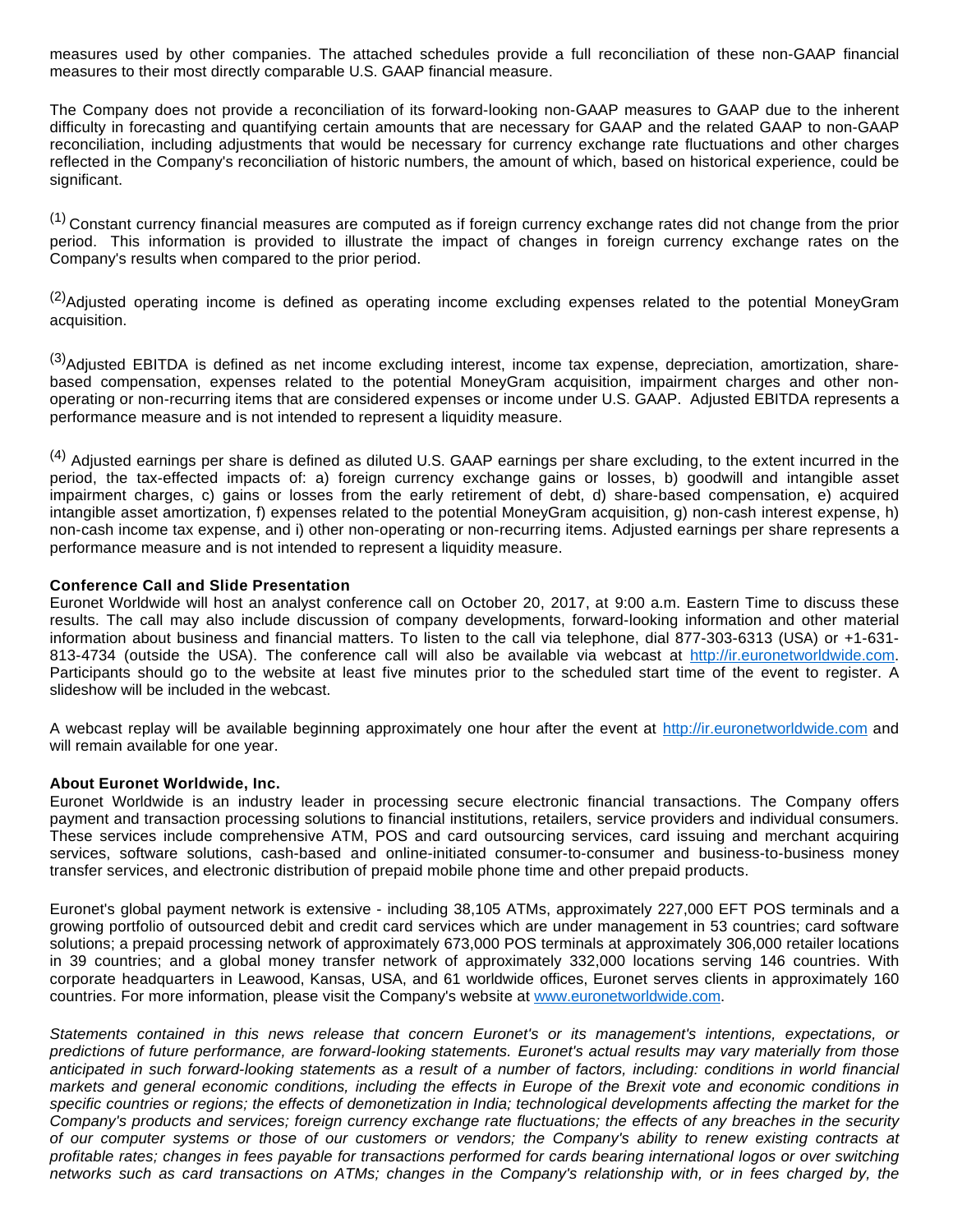Company's business partners; competition; the outcome of claims and other loss contingencies affecting the Company; and changes in laws and regulations affecting the Company's business, including immigration laws. These risks and other risks are described in the Company's filings with the Securities and Exchange Commission, including our Annual Report on Form 10-K, Quarterly Reports on Form 10-Q and Current Reports on Form 8-K. Copies of these filings may be obtained via the SEC's Edgar website or by contacting the Company or the SEC. Any forward-looking statements made in this release speak only as of the date of this release. Except as may be required by law, Euronet does not intend to update these forwardlooking statements and undertakes no duty to any person to provide any such update under any circumstances. The Company regularly posts important information to the investor relations section of its website.

#### **EURONET WORLDWIDE, INC. Condensed Consolidated Balance Sheets (in millions)**

|                                                   | As of<br>September 30,<br>2017<br>(unaudited) | As of<br>December 31,<br>2016 |         |  |  |  |
|---------------------------------------------------|-----------------------------------------------|-------------------------------|---------|--|--|--|
|                                                   |                                               |                               |         |  |  |  |
| ASSETS                                            |                                               |                               |         |  |  |  |
| Current assets:                                   |                                               |                               |         |  |  |  |
| Cash and cash equivalents                         | \$<br>1,062.2                                 | \$                            | 734.4   |  |  |  |
| Restricted cash                                   | 113.6                                         |                               | 77.7    |  |  |  |
| Inventory - PINs and other                        | 49.1                                          |                               | 78.1    |  |  |  |
| Trade accounts receivable, net                    | 547.4                                         |                               | 503.0   |  |  |  |
| Prepaid expenses and other current assets         | 153.0                                         |                               | 191.8   |  |  |  |
| Total current assets                              | 1,925.3                                       |                               | 1,585.0 |  |  |  |
| Property and equipment, net                       | 250.4                                         |                               | 202.1   |  |  |  |
| Goodwill and acquired intangible assets, net      | 899.1                                         |                               | 855.0   |  |  |  |
| Other assets, net                                 | 103.1                                         |                               | 70.8    |  |  |  |
| <b>Total assets</b>                               | \$<br>3,177.9                                 | \$                            | 2,712.9 |  |  |  |
| <b>LIABILITIES AND EQUITY</b>                     |                                               |                               |         |  |  |  |
| <b>Current liabilities:</b>                       |                                               |                               |         |  |  |  |
| Accounts payable and other current liabilities    | \$<br>1,157.2                                 | \$                            | 1,143.6 |  |  |  |
| Short-term debt obligations                       | 141.9                                         |                               | 35.5    |  |  |  |
| <b>Total current liabilities</b>                  | 1,299.1                                       |                               | 1,179.1 |  |  |  |
| Debt obligations, net of current portion          | 592.9                                         |                               | 561.7   |  |  |  |
| Capital lease obligations, net of current portion | 9.2                                           |                               | 7.0     |  |  |  |
| Deferred income taxes                             | 46.4                                          |                               | 44.1    |  |  |  |
| Other long-term liabilities                       | 32.8                                          |                               | 20.5    |  |  |  |
| <b>Total liabilities</b>                          | 1,980.4                                       |                               | 1,812.4 |  |  |  |
| Equity                                            | 1,197.5                                       |                               | 900.5   |  |  |  |
| Total liabilities and equity                      | \$<br>3,177.9                                 | \$                            | 2,712.9 |  |  |  |

# **EURONET WORLDWIDE, INC. Consolidated Statements of Income (unaudited - in millions, except share and per share data)**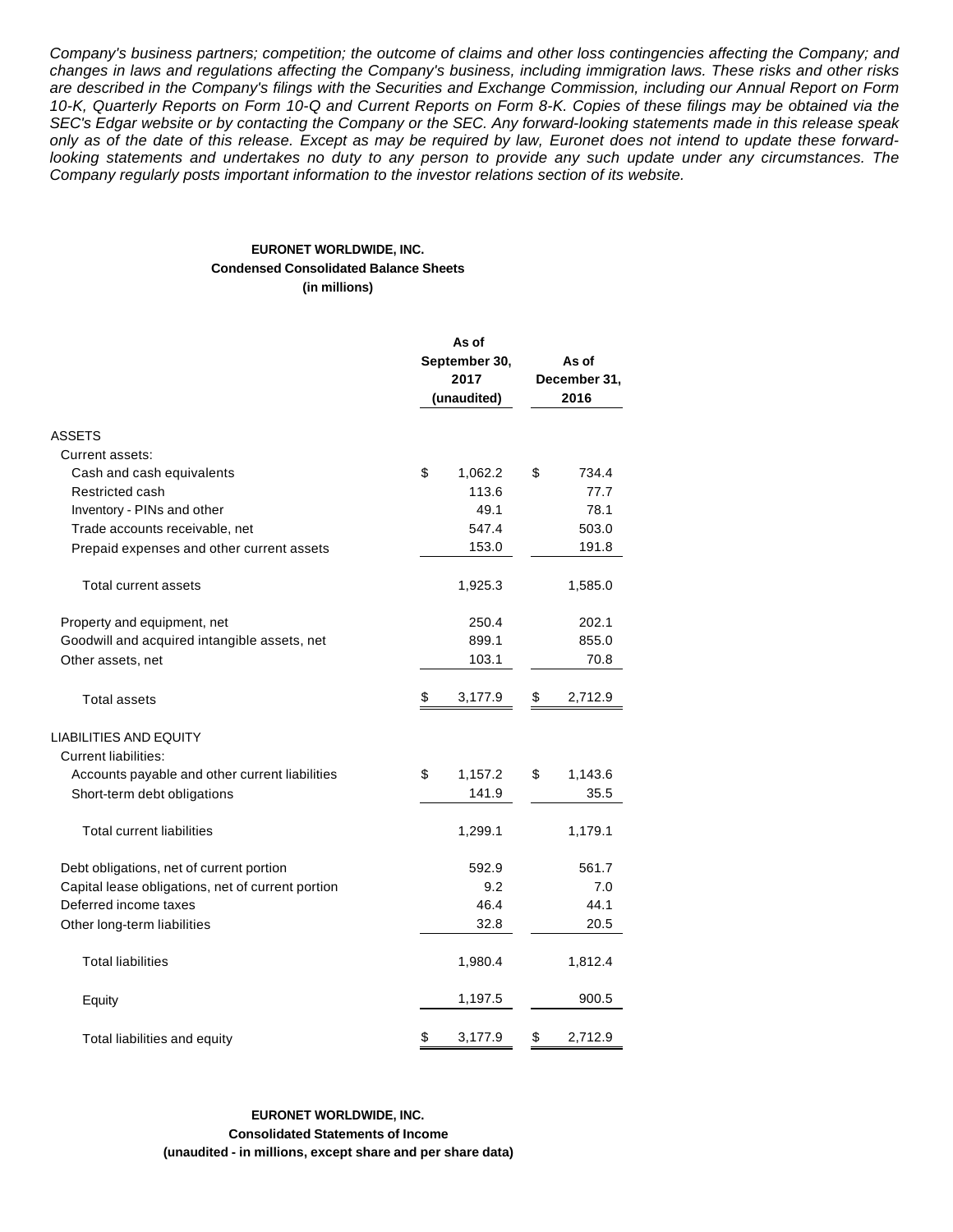|                                                     | <b>Three Months Ended</b> |    |            |  |  |  |  |
|-----------------------------------------------------|---------------------------|----|------------|--|--|--|--|
|                                                     | September 30,             |    |            |  |  |  |  |
|                                                     | 2017                      |    | 2016       |  |  |  |  |
| Revenues                                            | \$<br>637.8               | \$ | 524.0      |  |  |  |  |
| Operating expenses:                                 |                           |    |            |  |  |  |  |
| Direct operating costs                              | 364.8                     |    | 300.2      |  |  |  |  |
| Salaries and benefits                               | 82.1                      |    | 71.9       |  |  |  |  |
| Selling, general and administrative                 | 49.3                      |    | 41.3       |  |  |  |  |
| Depreciation and amortization                       | 24.7                      |    | 20.1       |  |  |  |  |
| Total operating expenses                            | 520.9                     |    | 433.5      |  |  |  |  |
| Operating income                                    | 116.9                     |    | 90.5       |  |  |  |  |
| Other income (expense):                             |                           |    |            |  |  |  |  |
| Interest income                                     | 0.4                       |    | 0.3        |  |  |  |  |
| Interest expense                                    | (9.5)                     |    | (7.8)      |  |  |  |  |
| Foreign currency exchange gain (loss)               | 8.2                       |    | (1.5)      |  |  |  |  |
| Total other expense, net                            | (0.9)                     |    | (9.0)      |  |  |  |  |
| Income before income taxes                          | 116.0                     |    | 81.5       |  |  |  |  |
| Income tax expense                                  | (15.6)                    |    | (20.8)     |  |  |  |  |
| Net income                                          | 100.4                     |    | 60.7       |  |  |  |  |
| Net income attributable to noncontrolling interests | (0.1)                     |    |            |  |  |  |  |
| Net income attributable to Euronet Worldwide, Inc.  | \$<br>100.3               | \$ | 60.7       |  |  |  |  |
| Earnings per share attributable to Euronet          |                           |    |            |  |  |  |  |
| Worldwide, Inc. stockholders - diluted              | \$<br>1.80                | \$ | 1.11       |  |  |  |  |
|                                                     |                           |    |            |  |  |  |  |
| Diluted weighted average shares outstanding         | 55,784,485                |    | 54,523,211 |  |  |  |  |

# **EURONET WORLDWIDE, INC. Reconciliation of Net Income to Adjusted Operating Income (Expense) and Adjusted EBITDA (unaudited - in millions)**

|                                                                                                                                       | Three months ended September 30, 2017 |                          |            |  |                                 |    |                              |    |                     |
|---------------------------------------------------------------------------------------------------------------------------------------|---------------------------------------|--------------------------|------------|--|---------------------------------|----|------------------------------|----|---------------------|
|                                                                                                                                       |                                       | <b>EFT</b><br>Processing |            |  | <b>Money</b><br><b>Transfer</b> |    | Corporate<br><b>Services</b> |    | <b>Consolidated</b> |
| Net income                                                                                                                            |                                       |                          |            |  |                                 |    |                              | \$ | 100.4               |
| Add: Income tax expense<br>Add: Total other expense, net                                                                              |                                       |                          |            |  |                                 |    |                              |    | 15.6<br>0.9         |
| Operating income (expense)                                                                                                            | \$                                    | 86.8                     | $$15.7$ \$ |  | 24.3                            | \$ | (9.9)                        | \$ | 116.9               |
| Add: Expenses incurred for proposed acquisition of MoneyGram                                                                          |                                       |                          |            |  |                                 |    | 0.1                          |    | 0.1                 |
| Adjusted operating income (expense) (1)                                                                                               |                                       | 86.8                     | 15.7       |  | 24.3                            |    | (9.8)                        |    | 117.0               |
| Add: Depreciation and amortization                                                                                                    |                                       | 14.8                     | 2.5        |  | 7.4                             |    |                              |    | 24.7                |
| Add: Share-based compensation                                                                                                         |                                       |                          |            |  |                                 |    | 3.7                          |    | 3.7                 |
| Earnings (expense) before interest, taxes, depreciation, amortization,<br>proposed transaction expenses, and share-based compensation |                                       |                          |            |  |                                 |    |                              |    |                     |
| (Adjusted EBITDA) (2)                                                                                                                 |                                       | 101.6                    | $$18.2$ \$ |  | 31.7                            | \$ | (6.1)                        | \$ | 145.4               |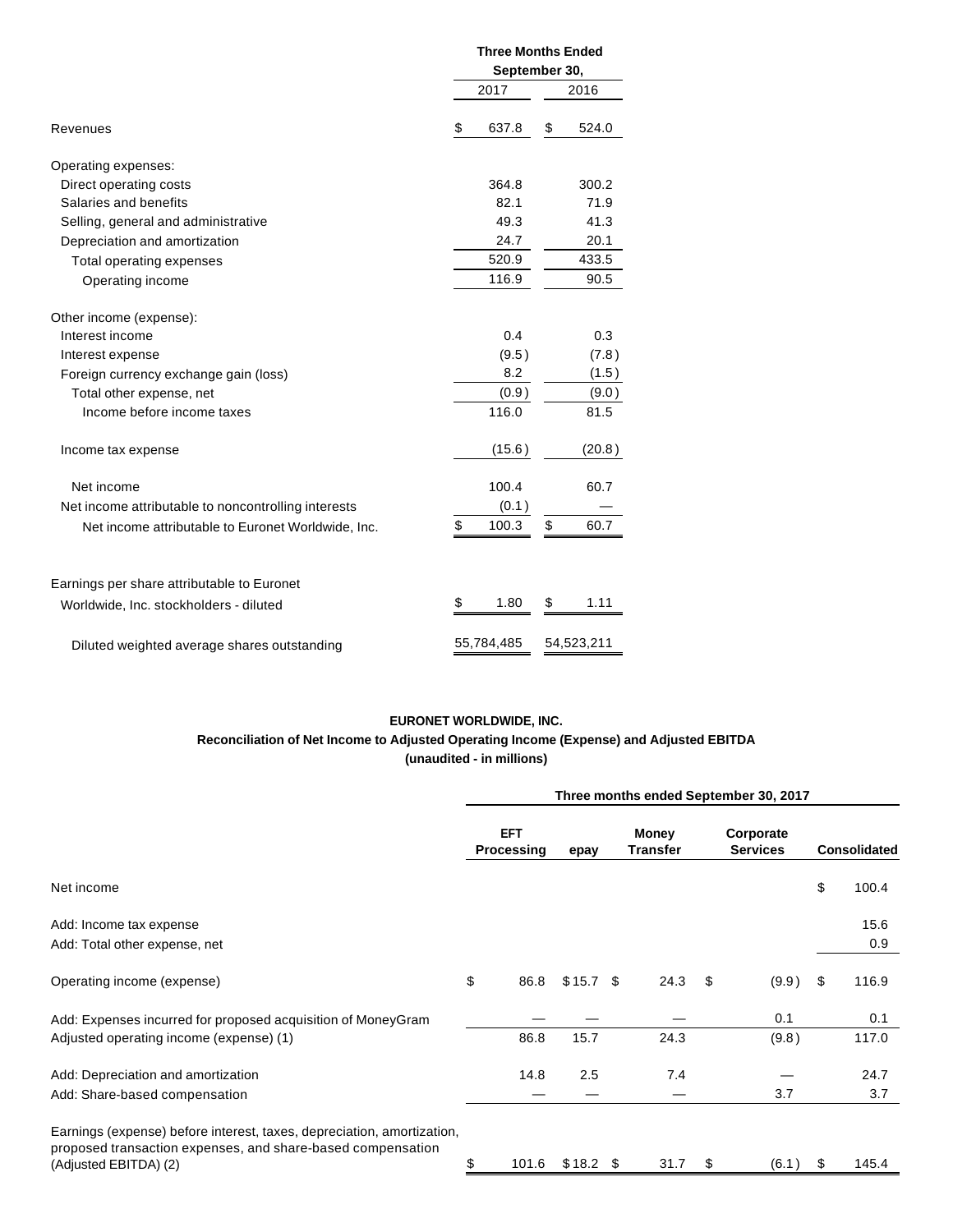|                                                                                                                                | Three months ended September 30, 2016 |                          |            |                                 |      |                              |       |                     |             |
|--------------------------------------------------------------------------------------------------------------------------------|---------------------------------------|--------------------------|------------|---------------------------------|------|------------------------------|-------|---------------------|-------------|
|                                                                                                                                |                                       | <b>EFT</b><br>Processing |            | <b>Money</b><br><b>Transfer</b> |      | Corporate<br><b>Services</b> |       | <b>Consolidated</b> |             |
| Net income                                                                                                                     |                                       |                          |            |                                 |      |                              |       | \$                  | 60.7        |
| Add: Income tax expense<br>Add: Total other expense, net                                                                       |                                       |                          |            |                                 |      |                              |       |                     | 20.8<br>9.0 |
| Operating income (expense)                                                                                                     | \$                                    | 59.4                     | $$14.8$ \$ |                                 | 25.2 | - \$                         | (8.9) | \$                  | 90.5        |
| Add: Depreciation and amortization<br>Add: Share-based compensation                                                            |                                       | 10.2                     | 2.7        |                                 | 7.2  |                              | 3.5   |                     | 20.1<br>3.5 |
| Earnings (expense) before interest, taxes, depreciation, amortization<br>and share-based<br>compensation (Adjusted EBITDA) (2) |                                       | 69.6                     | $$17.5$ \$ |                                 | 32.4 | \$                           | (5.4) | \$                  | 114.1       |

(1) Adjusted operating income excludes costs related to the potential acquisition of MoneyGram and is a non-GAAP measure that should be considered in addition to, and not a substitute for, net income computed in accordance with U.S. GAAP.

(2) Adjusted EBITDA is a non-GAAP measure that should be considered in addition to, and not a substitute for, net income computed in accordance with U.S. GAAP.

# **EURONET WORLDWIDE, INC. Reconciliation of Adjusted Earnings per Share (unaudited - in millions, except share and per share data)**

|                                                                               | <b>Three Months Ended</b><br>September 30, |            |    |            |  |  |
|-------------------------------------------------------------------------------|--------------------------------------------|------------|----|------------|--|--|
|                                                                               |                                            | 2017       |    | 2016       |  |  |
| Net income attributable to Euronet Worldwide, Inc.                            | \$                                         | 100.3      | \$ | 60.7       |  |  |
| Foreign currency exchange (gain) loss                                         |                                            | (8.2)      |    | 1.5        |  |  |
| Intangible asset amortization <sup>(1)</sup>                                  |                                            | 6.2        |    | 6.2        |  |  |
| Share-based compensation <sup>(2)</sup>                                       |                                            | 3.7        |    | 3.5        |  |  |
| Expenses incurred for proposed acquisition of MoneyGram <sup>(3)</sup>        |                                            | 0.1        |    |            |  |  |
| Income tax effect of above adjustments <sup>(4)</sup>                         |                                            | (0.4)      |    | (0.6)      |  |  |
| Non-cash interest accretion <sup>(5)</sup>                                    |                                            | 2.8        |    | 2.6        |  |  |
| Non-cash GAAP tax benefit <sup>(6)</sup>                                      |                                            | (14.4)     |    |            |  |  |
| Adjusted earnings <sup>(7)</sup>                                              |                                            | 90.1       | \$ | 73.9       |  |  |
| Adjusted earnings per share - diluted $(7)$                                   | \$                                         | 1.61       | \$ | 1.35       |  |  |
| Diluted weighted average shares outstanding (GAAP)                            |                                            | 55,784,485 |    | 54,523,211 |  |  |
| Effect of unrecognized share-based compensation on diluted shares outstanding |                                            | 308,345    |    | 296,071    |  |  |
| Adjusted diluted weighted average shares outstanding                          |                                            | 56,092,830 |    | 54,819,282 |  |  |

(1) Intangible asset amortization of \$6.2 million and \$6.2 million are included in depreciation and amortization expense of \$24.7 million and \$20.1 million for the three months ended September 30, 2017 and September 30, 2016, respectively, in